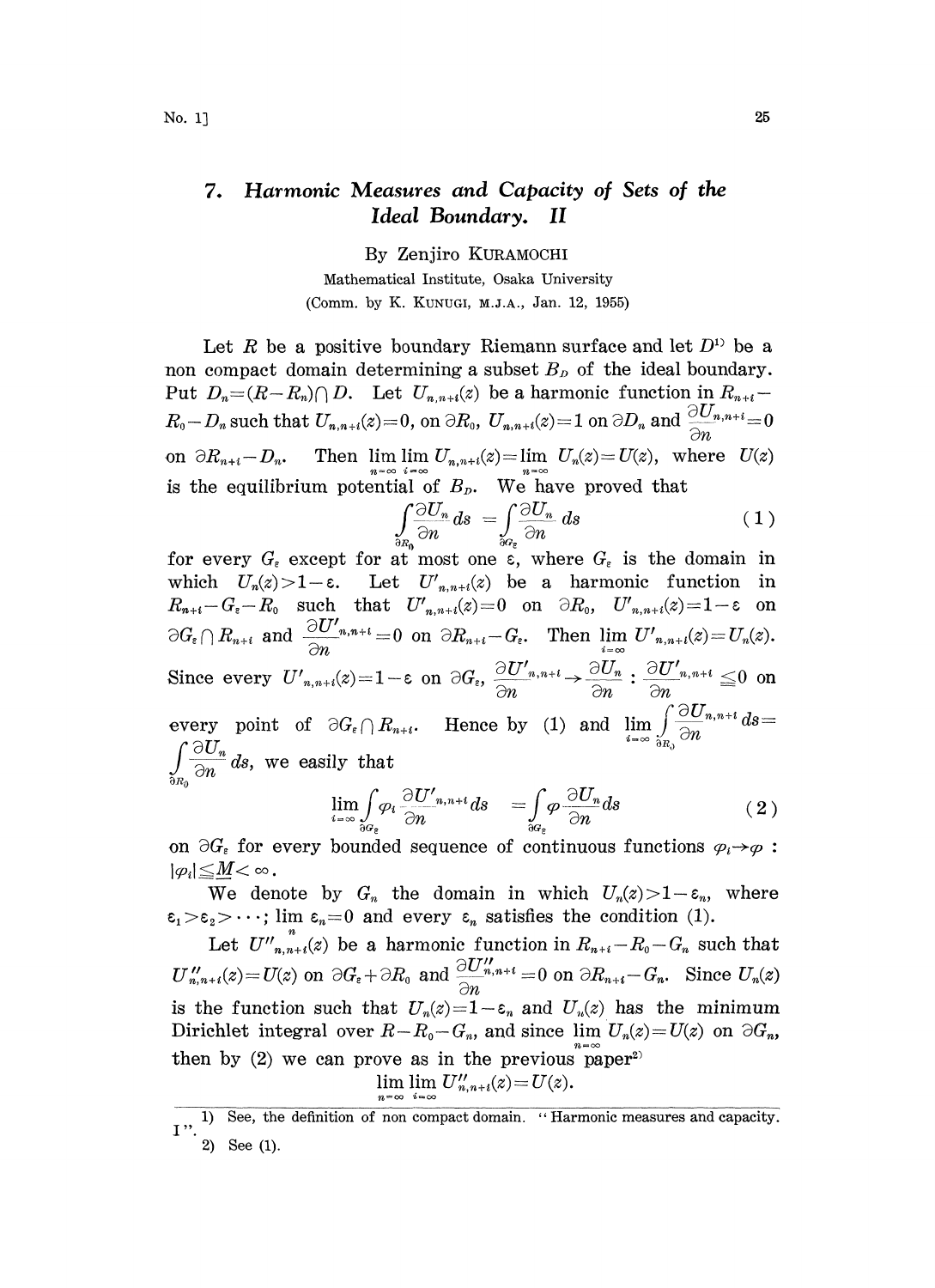Lemma.

$$
U(z)\!=\!U_{\scriptscriptstyle ex}(z),
$$

where the extremisation is with respect to the sequence  $\{G_n\}.$ Now we apply Green's formula to  $U'_{n,n+i}(z)$  and  $U''_{n,n+i}(z)$ . Then

$$
\int_{\partial R_0 + (\partial G_n \cap R_{n+i}) + (\partial R_{n+i} - G_n)} U''_{n,n+i}(z) \frac{\partial U'_{n,n+i}}{\partial n} ds \quad \text{and}
$$
\n
$$
(1 - \varepsilon_n) \int_{\partial R_0} \frac{\partial U''_{n,n+i}}{\partial n} ds = \int_{\partial G_n \cap R_{n+i}} U''_{n,n+i}(z) \frac{\partial U'_{n,n+i}}{\partial n} ds.
$$
\n
$$
(1 - \varepsilon_n) \int_{\partial R_0} \frac{\partial U''_{n,n+i}}{\partial n} ds = \int_{\partial G_n \cap R_{n+i}} U''_{n,n+i}(z) \frac{\partial U'_{n,n+i}}{\partial n} ds.
$$

Let  $i \rightarrow \infty$ . Then by (1) and (2) we have

$$
(1 - \varepsilon_n) \int_{\partial R_0} \frac{\partial U}{\partial n} ds = \int_{\partial G_n} U(z) \frac{\partial U_n}{\partial n} ds.
$$
 (3)

On the other hand, since  $\lim_{n \to \infty} \int_{\frac{\partial F_n}{\partial n}}^{\frac{\partial F_n}{\partial n}} ds = \text{Cap}(B_n) = \int_{\frac{\partial F_n}{\partial n}} \frac{\partial U_n}{\partial n}$  $ds$  and  $\frac{J}{\partial R_0}$  and  $\frac{J}{\partial R_0}$ 

$$
(-\varepsilon_n)\int_{\partial R_0} \overline{\partial n} ds = \int_{\partial G_n} U_n(z) \overline{\partial n} ds, \text{ we have by (3)}
$$
  

$$
\lim_{n \to \infty} \int_{\partial G_n} (U_n(z) - U(z)) \overline{\partial U_n} ds = \lim_{n \to \infty} (1 - \varepsilon_n) \int_{\partial G_0} \left(\frac{\partial U_n}{\partial n} - \frac{\partial U}{\partial n}\right) ds = 0. \quad (4)
$$

Since  $\lim_{i \to \infty} D_i(U'_{n,n+i}(z)) = D_{n-R_0-G_n}(U_n(z))$  and  $\lim_{i \to \infty} D_{n}U''_{n,n+i}(z) = D_{n-R_0-G_n}(U(z)),$ we have

$$
D(U_n(z) - U(z), U_n(z)) = \lim_{i \to \infty} D(U'_{n,n+i}(z) - U''_{n,n+i}(z), U_{n,n+i}(z))
$$
  
= 
$$
\int_{\partial G_n} (U_n(z) - U(z)) \frac{\partial U_n}{\partial n} ds.
$$

Hence by (4) lim  $D\left(U_n(z)-U(z), U_n(z)\right)=0$ . Thus  $n=\infty$   $R-R_0-G_n$  $D_{R-R_0-G_n} (U_n(z) - U(z)) = D_{R-R_0-G_n} (U(z)) - D(U_n(z)),$  whence  $\lim D (U(z)) \geq \lim D (U_n(z)).$  $i=\infty$   $R-R_0-G_n$   $n=\infty$ <br> $R-R_0-G_n$ Since  $D_{G_n-D_n}(U_n(z))=D_{R-R_0-D_n}(U_n(z))-D_{R-R_0-C_n}(U_n(z))=\varepsilon_n\int\frac{\partial U_n}{\partial x}\,ds,$  $(5)$ 

$$
\lim_{n \to \infty} \frac{D}{a_n - b_n} \left( \frac{U_n(z)}{U_n(z)} \right) = 0. \tag{6}
$$

From the Fatou's Lemma, we have

 $D_{R-R_0}(U(z))=D_{R-R_0}(\lim_{n\to\infty} U_n(z))\leq \lim_{n\to\infty} (D_{R-R_0} (U_n(z))=Cap (B_D)).$ <br>Therefore by (5) and (6), we have  $\lim_{n\to\infty} D_{R}(U(z))=0$ . Hence  $\lim_{n\to\infty}\frac{D}{\frac{R-G_n-R_0}{R}}(U_n(z))=\lim_{n\to\infty}\frac{D}{\frac{R-G_n-R_0}{R}}(U(z)), \ \ \lim_{n\to\infty}\frac{D}{G_n-D_n}(U_n(z))=\lim_{n\to\infty}\frac{D}{G_n-D_n}(U(z))=0$ and

$$
\lim_{n=\infty}\underset{G_n-D_n}{D}(U_n(z)-U(z), U_n(z))=0.
$$

Therefore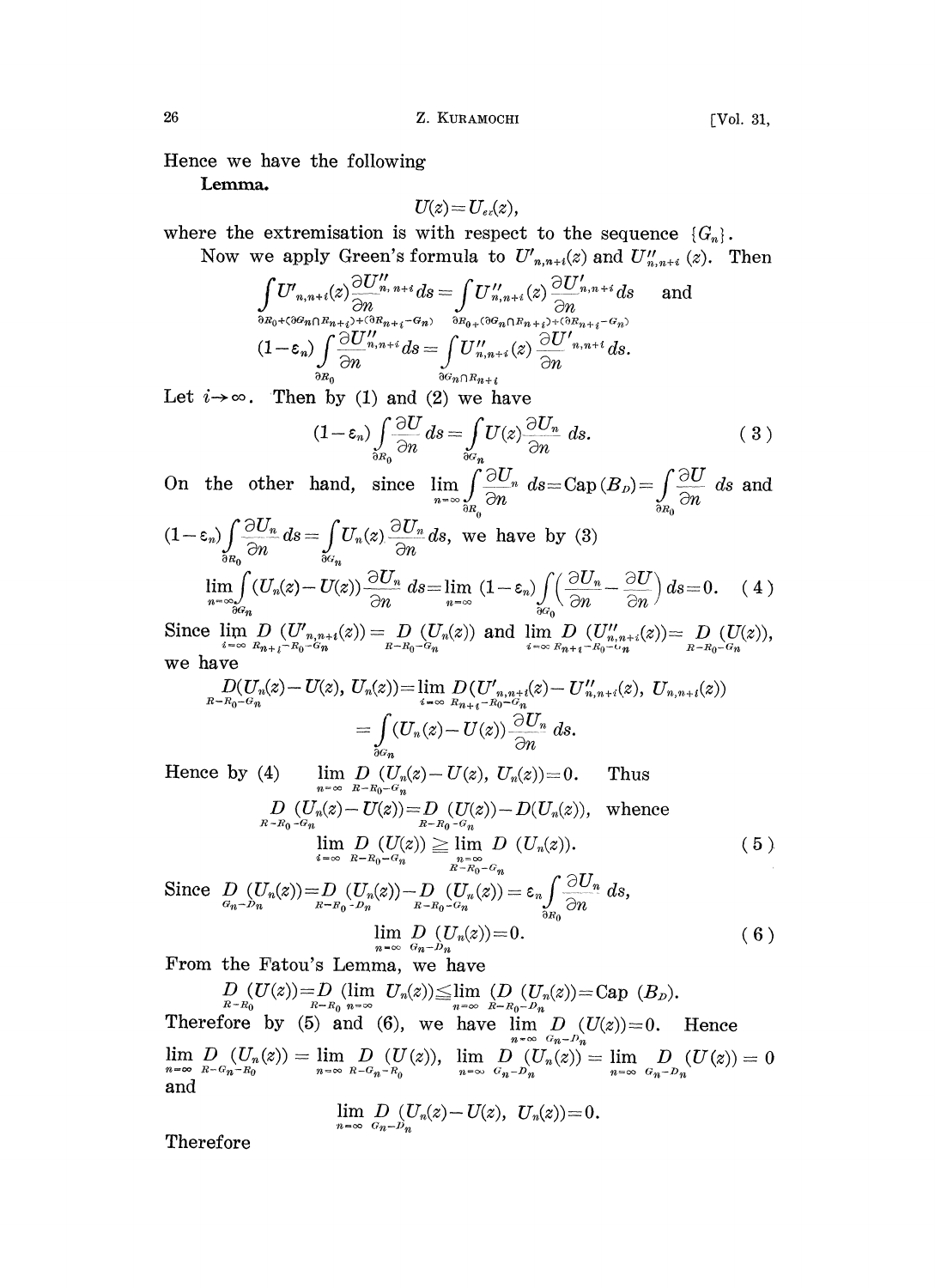No. 1] Harmonic Measures and Capacity of Sets of the Ideal Boundary. II 27

$$
\lim_{n = \infty} D_{n-R_0}(U_n(z) - U(z)) = \lim_{n = \infty} (D_{n}(U_n(z) - U(z)) + D_{G_n-D_n}(U_n(z) - U(z)) = 0.
$$

It follows that  $U_n(z)$  converges to  $U(z)$  in norm. Then we have the following

wing  
Proposition. Cap 
$$
(B_D) = \int_{\partial B_0} \frac{\partial U}{\partial n} ds = D_{R-R_0}(U(z)).
$$

The extremisation is defined with respect to the sequence  ${G_n}$ , we can also the above operation with respect to  $\{D_n\}.$ 

Every  $U_m(z)(m=n, n+1,...)$   $(U(z)=\lim U_n(z))$  is the harmonic function which has the minimum Dirichlet integral over  $R-R_0-D_n$ . among all functions which have their boundary value  $U_m(z)$  on  $\partial D_n$ . Let  $h(z)$  be a harmonic function in  $R-R_0-D_n$  such that  $h(z)=0$  on  $\partial D_n + \partial R_0$  and  $D(h(z)) \leq M < \infty$ . Then

$$
D\left(U_m(z)\pm \varepsilon \, h(z)\right)\leq D\left(U_m(z)\right)\pm 2\varepsilon\ D\left(U_m(z),\ h(z)\right)+\varepsilon^2\, D\left(h(z)\right),
$$
 whence

$$
D_{R-R_0-D_n} (h(z), U_m(z)) = 0.
$$

Let  $\widetilde{U}_n(z)$  be a harmonic function in  $R-R_0-D_n$  such that  $\widetilde{U}_n(z)=U(z)$ on  $\partial D_n + \partial R_0$  and  $\bar{U}_n(z)$  has the minimum Dirichlet integral over  $R-R_0-D_n$ .

Then <sup>D</sup> (U(z))D (U(z)) and <sup>D</sup> (U.(z),h(z))=O. R-- Dn-R R-R R-R Since  $\lim_{n=\infty} U_n(z) = U(z)$  on  $\partial D_n$  and  $\lim_{n=\infty} D(U_n(z) - U(z)) = 0$ ,

we can assume  $h(z)=\widetilde{U}_n(z)-U(z)$ . Then we have

 $\lim_{m\to\infty} \mathop{[}\int\limits_{R-R_0-D_n} (U(z)-U_m(z),\ h(z))]^2 \leqq \lim_{m\to\infty} \mathop{[}\int\limits_{R-R_0-D_n} (h(z))\int\limits_{R-R_0-D_n} (U(z)-U_m(z))\mathop{]}=0.$ 

Hence  $D(U(z), h(z))=0$ , therefore

 $0\!=\!\!\underset{R-R_0-D_n}{D}(U(z)\!-\!\widetilde{U}_n(z),\,h(z))\!=\!\underset{R-R_0-D_n}{D}(U(z)\!-\!\widetilde{U}_n(z)),\,\,\text{whence}\,\,\,U(z)\!=\!\widetilde{U}_n(z).$ 

Thus we have the next

Theorem 4.

$$
U(z)\!=\!U_{ex}(z),
$$

where the extremisation is defined with respect to the sequence  $\{D_n\}$ .

Corollary 1. If  $U(z) \equiv 0$ ,  $\overline{\lim} U(z) = 1$ .

Proof. Let  $\hat{U}_{n,n+1}(z)$  be a harmonic function in  $R_{n+1}-R_0-D_n$  such  $\text{that} \ \ \hat{U}_{n,n+i}(z) = U(z) \ \ \text{on} \ \ \partial D_n \cap R_{n+i}, \ \ \hat{U}_{n,n+i}(z) = 0 \ \ \text{on} \ \ \partial R_0 \ \ \text{and} \ \frac{\partial \hat{U}_{n,n+i}}{\partial n} = 0$ on  $\partial R_{n+t}-D_n$ . Then  $\tilde{U}_n(z)=\lim_{n\to\infty}\hat{U}_{n,n+t}(z)$ . Assume  $U(z)\leq K<1$  on D. Then  $\hat{U}_{n,n+i}(z) \leq K U_{n,n+i}(z)$ . Hence

 $U(z) = \lim_{n \to \infty} \lim_{i \to \infty} \hat{U}_{n,n+i}(z) \leq K \lim_{n \to \infty} \lim_{i \to \infty} U_{n,n+i}(z) = K U(z).$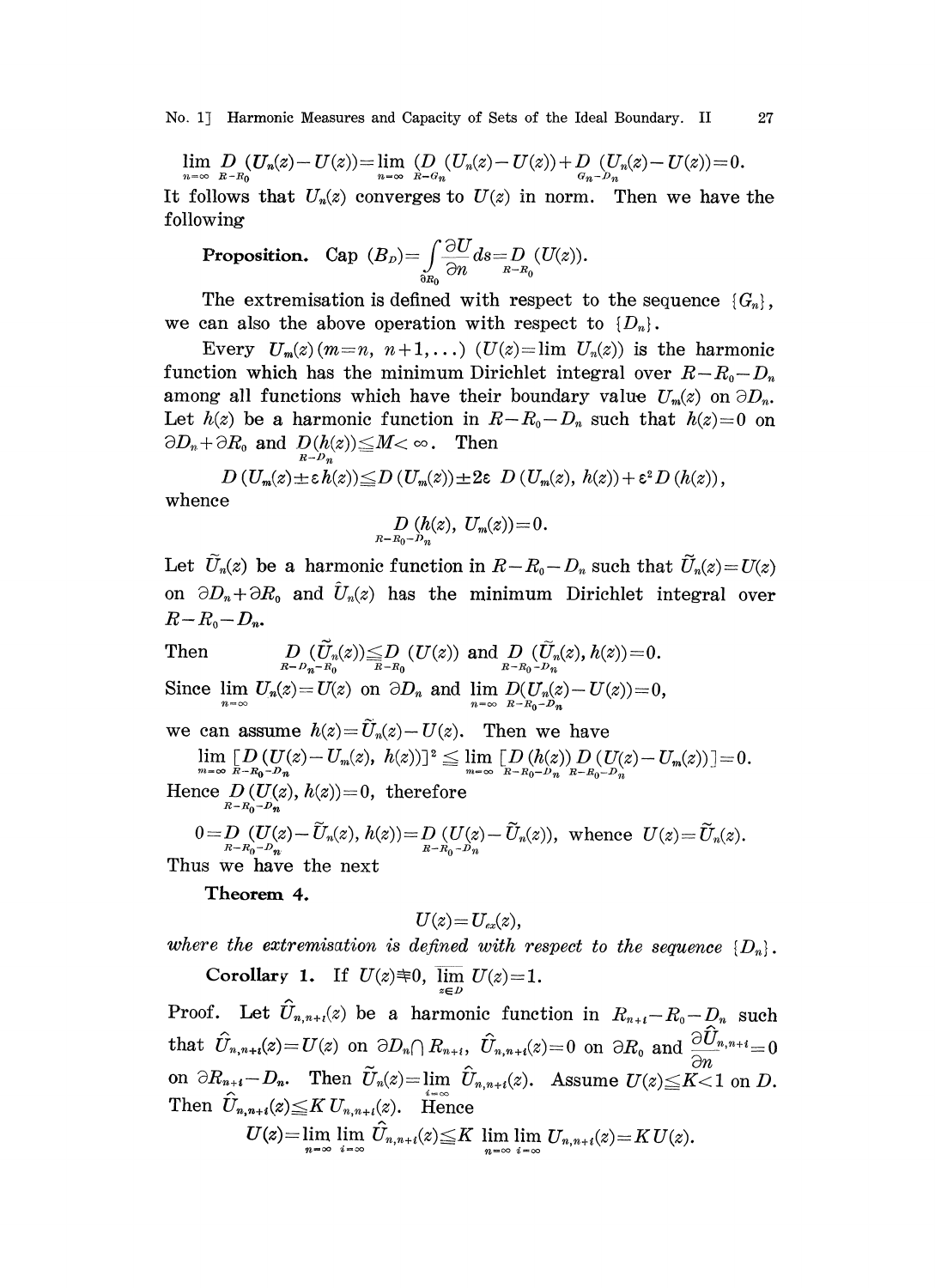This is absurd. Hence  $\overline{\lim} U(z)=1$ .

Corollary 2. If  $U(z)=0$ , then  $\overline{\lim} U(z)=1$  in  $B_p$  except possibly for a subset of  $B<sub>p</sub>$  of outer capacity zero.

We denote by  $J_{\lambda}(\lambda < 1)$  the domain where  $U(z) < \lambda$ . Put  $D \cap J_{\lambda} = H_{\lambda}$ . Then  $H_{\lambda}$  is a non compact domain determining a subset  $I_{\lambda}$  of  $B_{\rho}$ . Let  $U_{\nu}(z)$  be the equilibrium potential of  $I_{\lambda}$ . Then it is clear that  $U_I(z) \leq U(z)$ . Hence  $\overline{\lim}_{z \in H_{\lambda}} U_I(z) \leq \lambda$ . Therefore by the above corollary  $U_I(z) \equiv 0$ .

## On the Behaviour of the Green's Function in the Neighbourhood of the Ideal Boundary

Let  $G(z, z_0)$  be the Green's function of R and let M be sufficiently large number. Then  $G_M = \frac{C}{\epsilon}$   $(G(z, z) > M)$  is compact. We can suppose  $R_0 = G_M$ . If we consider  $R-R_0$  as a non compact domain D defining all ideal boundary of  $R$ . Then it is clear that

$$
1-\frac{G(z, z_0)}{M}=U(z)=\omega'(z),
$$

where  $U(z)$  and  $\omega'(z)$  is the equilibrium potential and harmonic measure. Then by the corollary  $U(z)=1$  except possibly a subset of ideal boundary of capacity zero. Let  $D_{\lambda}=\xi\{U(z)>\lambda\}$  be a non compact domain determining  $B_{\rho}$ . Let  $U_{\lambda}(z)$ ,  $\omega'_{\lambda}(z)$  and  $\omega_{\lambda}(z)$  be equilibrium potential of  $B<sub>p</sub>$  and harmonic measures. Then  $0=U_{\lambda}(z)=\omega'_{\lambda}(z)$  and  $\omega_{\lambda}(z)=0$  is equivalent to  $\omega(z)=0$ . Thus we have he next

Theorem 5. Cap  $(B<sub>D</sub>)=0=\omega_{\lambda}(z)$ .

We can construct an open Riemann surface  $\hat{D}_{\lambda}$  by the process of symmetrization with respect to  $\partial D_{\lambda}$ . Then we have the following

Corollary.  $D_{\lambda} + \hat{D}_{\lambda}$  is a null-boundary Riemann surface. **Proof.** Let  $\omega_n(z)$  be the harmonic measure of  $(\partial R_n \cap D_\lambda) + (\partial R_n \cap D_\lambda)$ with respect to  $((D_{\lambda}\cap R_{n})-R_{0}) + ((D_{\lambda}\cap R_{n})-R_{0})$ . Then  $\omega_{n}(z)=0$  on with respect to  $((D_{\lambda}+n_{n})-n_{0})+(\overline{(D_{\lambda}+n_{n})}-n_{0})$ . Then  $\omega_{n}(z)=0$  on<br>  $\partial R_{0}+\partial R_{0}^{2}$ ,  $\omega_{n}(z)=1$  on  $(\partial R_{n}\cap D_{\lambda})$  and  $\frac{\partial \omega_{n}}{\partial n}=0$  on  $\partial D_{\lambda}$ . On the other hand let  $U_{n,n+i}(z)$  be a function in  $(D_{\lambda}\bigcap R_{n})-R_{0}$  such that  $U_{n,n+i}(z)=0$ on  $\partial R_0$ ,  $U_{n,n+i}(z)=1$  on  $\partial D_\lambda \cap (R-R_n)$  and  $\frac{\partial U_{n,n+i}}{\partial n}=0$  on  $\partial R_{n+i}-D_\lambda$ . Then it is clear that  $D_{(D_{\lambda} \cap R_n) - R_0}(\omega_n(z)) \leq D_{(U_{n,n+1}(z))}$ . Hence, since  $B_D$  is a set of capacity zero, we have

$$
D_{D_{\lambda}\cap R-B_0}(\lim_{n\to\infty}\omega_n(z))\leq D_{R-B_0}(\lim_{n\to\infty}\lim_{i\to\infty}U_{n,n+i}(z))=0.
$$

Thus  $D_{\lambda}+D_{\lambda}^{'}$  is a null-boundary Riemann surface. Corollary. Let  $G(z, z_0)$  be the Green's function of R and let  $h(z)$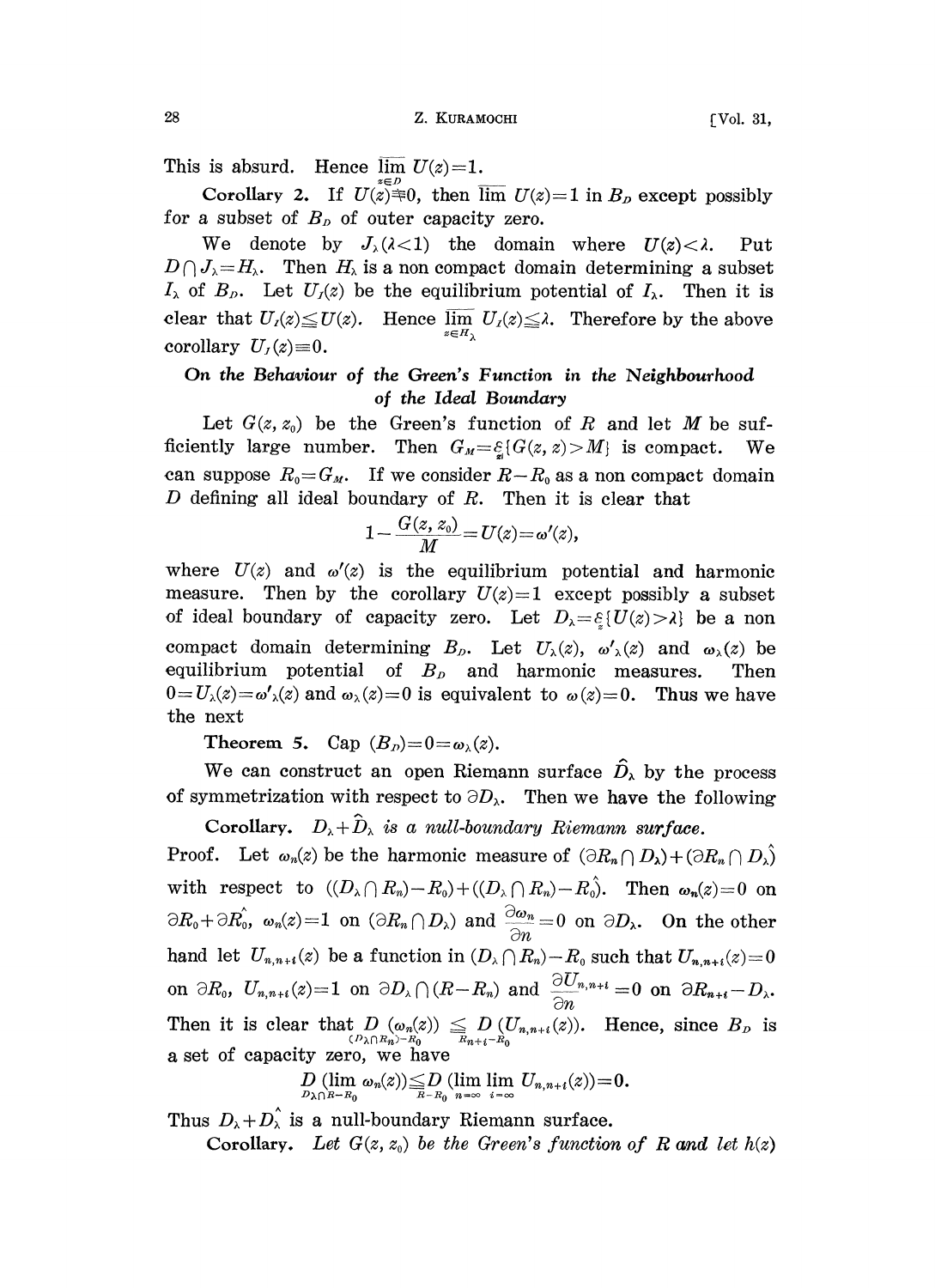be its conjugate. Put  $W(z) = e^{-G(z,z_0)-i\hbar(z)} = re^{i\theta}$ . We cut R along the trajectories ( $h(z) = const$ ) so that  $W(z)$  may be single valued. Then R is mapped onto the domain  $|W(z)| < 1$  with enumerably infinite number of radial slits. Then  $z=z^{-1}(W)$  can be continued analytically along radii re<sup>to</sup> from  $W=0$  to  $|W|=1$  except possibly a set of  $\theta$  of angular measure zero.

In fact, if it were not so, there exists a set  $I_{\lambda}$  of the ideal boundary such that  $I_{\lambda}$  is defined by a non compact domain  $D_{\lambda} = \xi$  ${G(z, z) > \lambda}$  and the length of the image of C enclosing  $I_{\lambda}$  is larger than  $l(>0)$ . Since Cap  $(I_{\lambda})=0$ , there exists a harmonic function  $U_n(z)$  in  $R-(R_n\cap D_\lambda)-R_0$  such that  $\int \frac{\partial U_n}{\partial x} ds=2\pi$  and  $U_n(z)=M_n$ (lim  $M_n = \infty$ ) on  $\partial R_n \cap D$ , where  $C\mu = \frac{C}{\varepsilon} \{U_n(z) = \mu\}$ . Thus by usual method we can deduce a contradiction. Analogously we have

**Corollary.** If the analytic function  $f(z)$  satisfies  $D<sub>R</sub>(f(z)) < \infty$ . Then the length of the image of trajectories mapped by  $f(z)$  is finite for almost  $\theta$ .

## Applications to the Subregion on an Abstract Riemann Surface

Let  $D$  be a non compact domain in  $R$ . If any bounded (Dirichlet Bounded) harmonic function vanishing on  $\partial D$  or having vanishing normal derivative on  $\partial D$  must reduce to a constant, we denote by  $S_{0B}$ ,  $S_{0D}$ ,  $S_{0NB}$  and  $S_{0ND}$  such class of D respectively. In the previous paper,<sup>3)</sup> we have proved that, if  $D$  can be mapped onto a bounded domain then,  $S_{0NB} \subset S_{0B}$ .

**Theorem 6.** If the genus of D is finite, then  $D \in S_{0NB} = S_{0NB}$  is equivalent to that  $D+\hat{D}$  is a null-boundary Riemann surface.

Proof. If  $D+\hat{D}$  is a null-boundary Riemann surface, it is clear that  $D \in S_{\omega_{NB}}(S_{\omega_{VD}})$ . By assumption, we can suppose  $D-R_{n_0}$  is a planer surface. Assume  $D+\hat{D}$  is a positive boundary Riemann surface. Then the harmonic measure  $\omega(z)$  of the ideal boundary of  $(D-R_{n_0})+$  $(D-R_{n_0})$  is non-constant. Normalize  $\omega(z)$  so that  $\int\limits_{\partial R_0} \frac{\partial \omega'(z)}{\partial n} = 2\pi$  and let  $h(z)$  be its conjugate. Then  $e^{\omega'(z)+i\hbar(z)}=W(z)$  maps  $D-R_{n_0}$  onto the domain  $1<|W|< K$  with enumerably infinite number of radial slits which are the images of  $\partial D$  such that  $\partial R_{n_0}$  is mapped onto  $|W| = 1$  and  $(D - R_{n_0})$  is symmetric to  $(D - R_{n_0})$  with respect to these slits.

Let  $D_{\lambda} (\lambda \langle K \rangle)$  be the domain in which  $W(z) \langle \lambda \rangle$ . Then  $D_{\lambda}$  determines a set of ideal boundary of capacity zero. Thus we can easily

<sup>3}</sup> z. Kuramochi- On covering surfaces, Osaka Math. Jour. (1953).